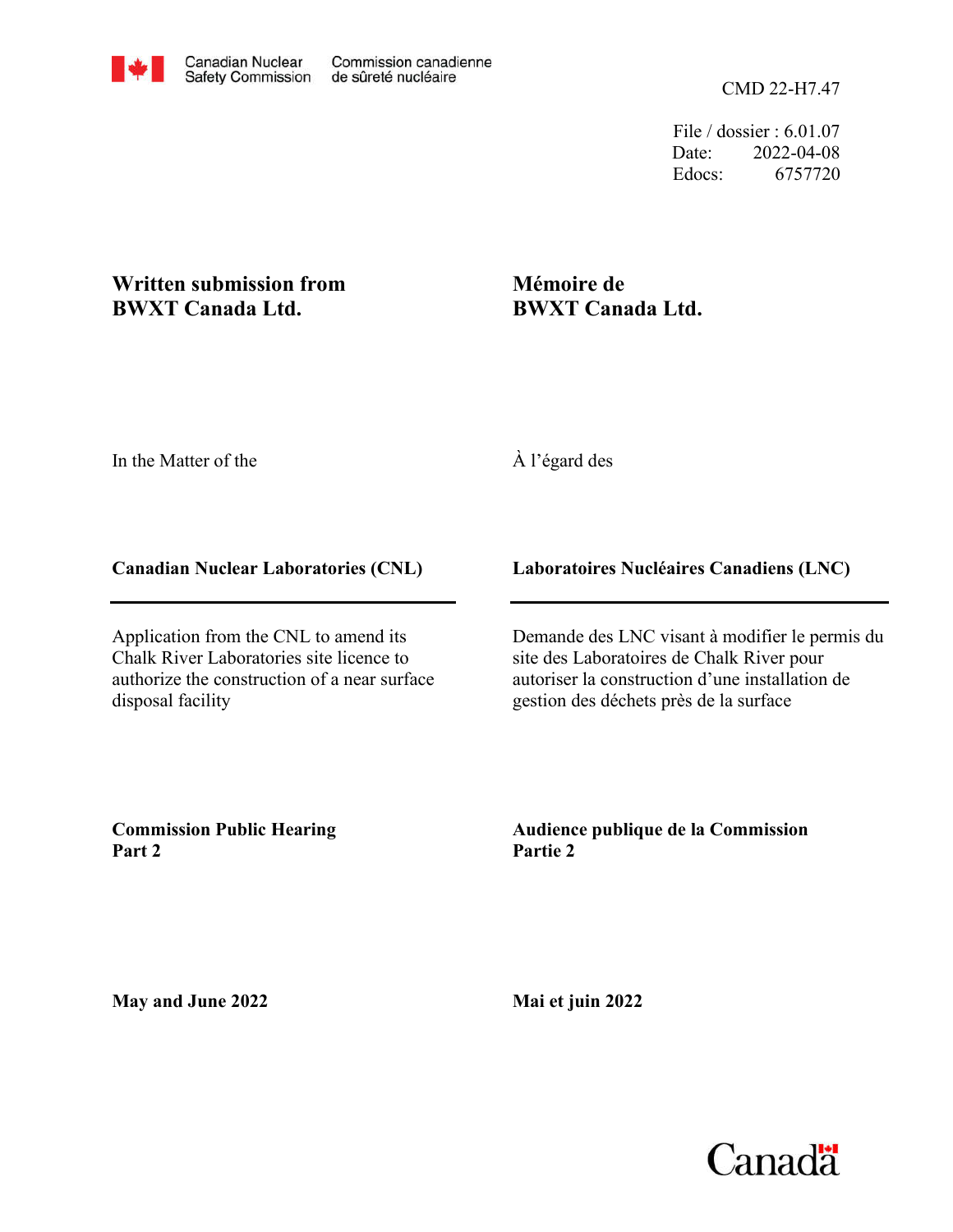

April 8, 2022

Senior Tribunal Officer, Secretariat Canadian Nuclear Safety Commission 280 Slater Street P.O. Box 1046, Station B Ottawa, Ontario K1P 5S9 Email[: cnsc.interventions.ccsn@canada.ca](mailto:cnsc.interventions.ccsn@canada.ca)

## **Subject: Canadian Nuclear Laboratories application to amend nuclear research and test establishment operating licence for the Chalk River Laboratories site to authorize the construction of a near surface disposal facility - Ref. 2022-H-07**

Dear President and Commission Members,

I am writing on behalf of BWXT Canada Ltd. (BWXT) to express our support for Canadian Nuclear Laboratories' (CNL) application to the Canadian Nuclear Safety Commission (CNSC) to amend its nuclear research and test establishment operating licence for the Chalk River Laboratories (CRL) site to authorize the construction of a near surface disposal facility (NSDF).

BWXT is a longstanding and trusted global supplier of nuclear components, fuel, services and medicine and operates 10 locations across Canada with approximately 1500 skilled employees. CRL is the birthplace of CANDU® technology which has enabled the production of clean, safe and affordable electricity since the 1970s. CRL is also the Canadian centre of excellence for nuclear science which generated life-saving medical isotopes used across 80 countries for millions of patients during the operation of the National Research Universal reactor.

## *A modernized solution for low-level waste*

The research and development of these innovative solutions for clean air and patient health has created radioactive waste, which has been safely and responsibly stored by CNL in accordance with regulatory requirements. CNL is looking to modernize the management of this waste through the revitalization of CRL to create a world-class nuclear research centre of which the NSDF will be an integral component. The NSDF will provide a safe and environmentally responsible solution for the disposal of debris and building materials that are classified as low-level waste.

### *Waste Management that is protective of the environment*

The NSDF has been designed to protect the environment from contamination, including the Ottawa River. CNL produces comprehensive annual reports on its environmental monitoring program which it has overseen for over six decades. Over 400 sampling locations around CRL undergo environmental monitoring, producing approximately 5000 samples per year. CNL also publishes results annually on its website. CNL's environmental monitoring will be expanded to include the NSDF project to ensure continued environmental oversight.